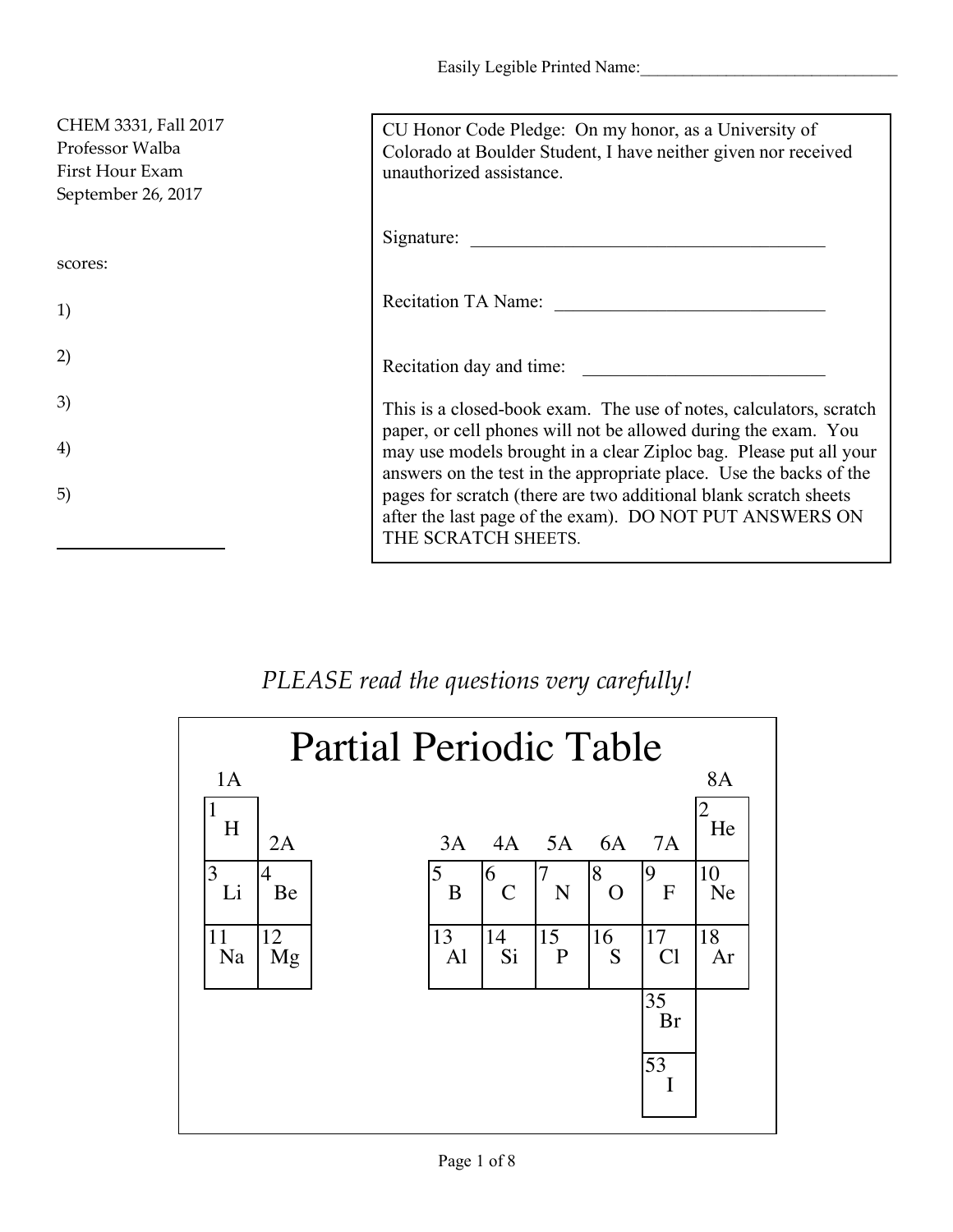



b) For the two pairs of structures below (A, B and A, C), indicate their relationship (conformations, enantiomers, diastereomers, or constitutional isomers) inside the box under the structures.

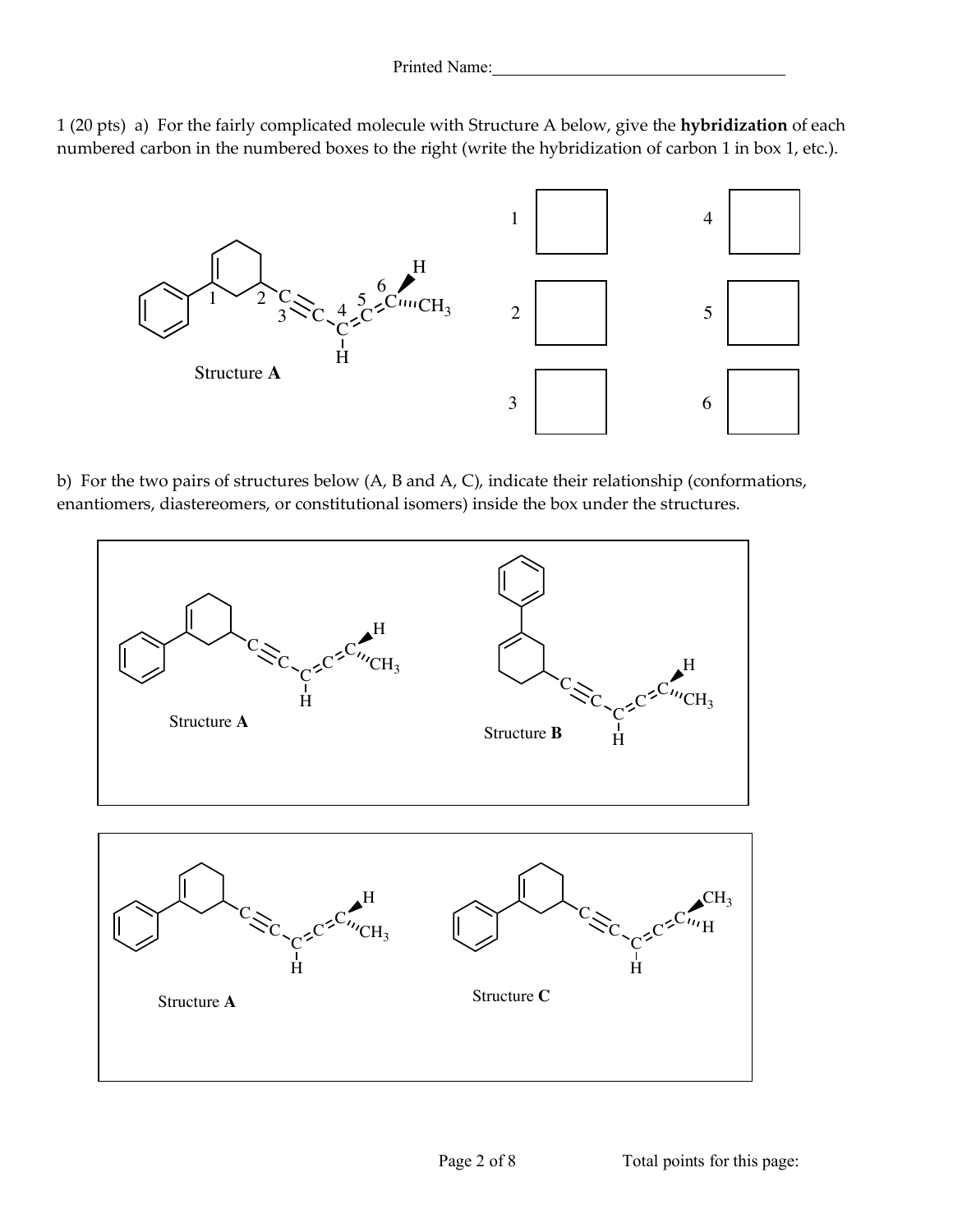## 1 – Continued

c) For each of the following molecules, indicate whether the molecule is aromatic or not aromatic by circling the appropriate term.



e. In the space below, draw the FOUR major resonance contributors to the structure of compound **d**.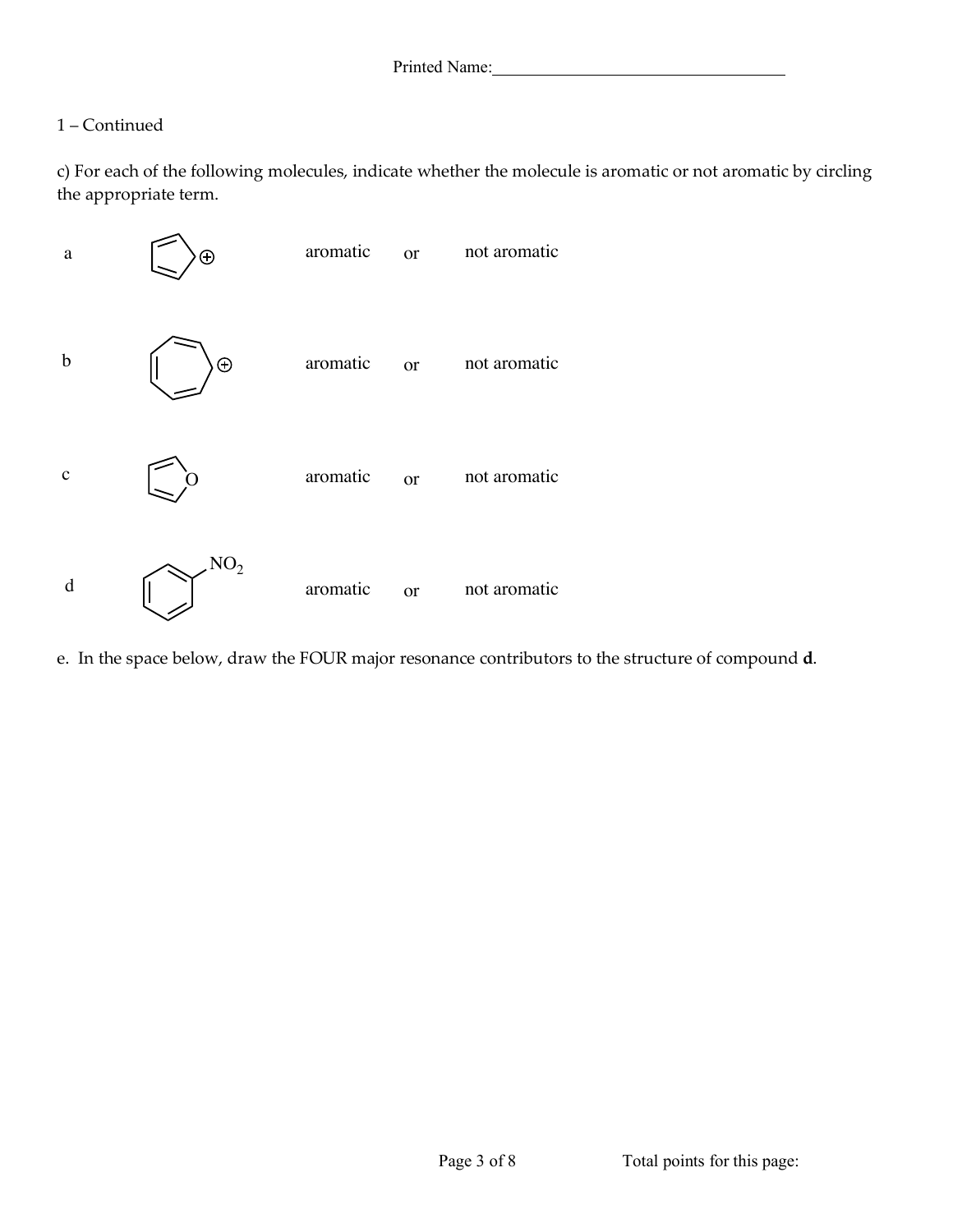2) (20 pts) Give the **single major product** for each of the following reactions, carefully showing stereochemistry using wedges and dashes if appropriate. If a racemate is formed, show only one enantiomer and label it "rac." Assume chiral starting materials are single pure enantiomers unless they are labeled "rac."

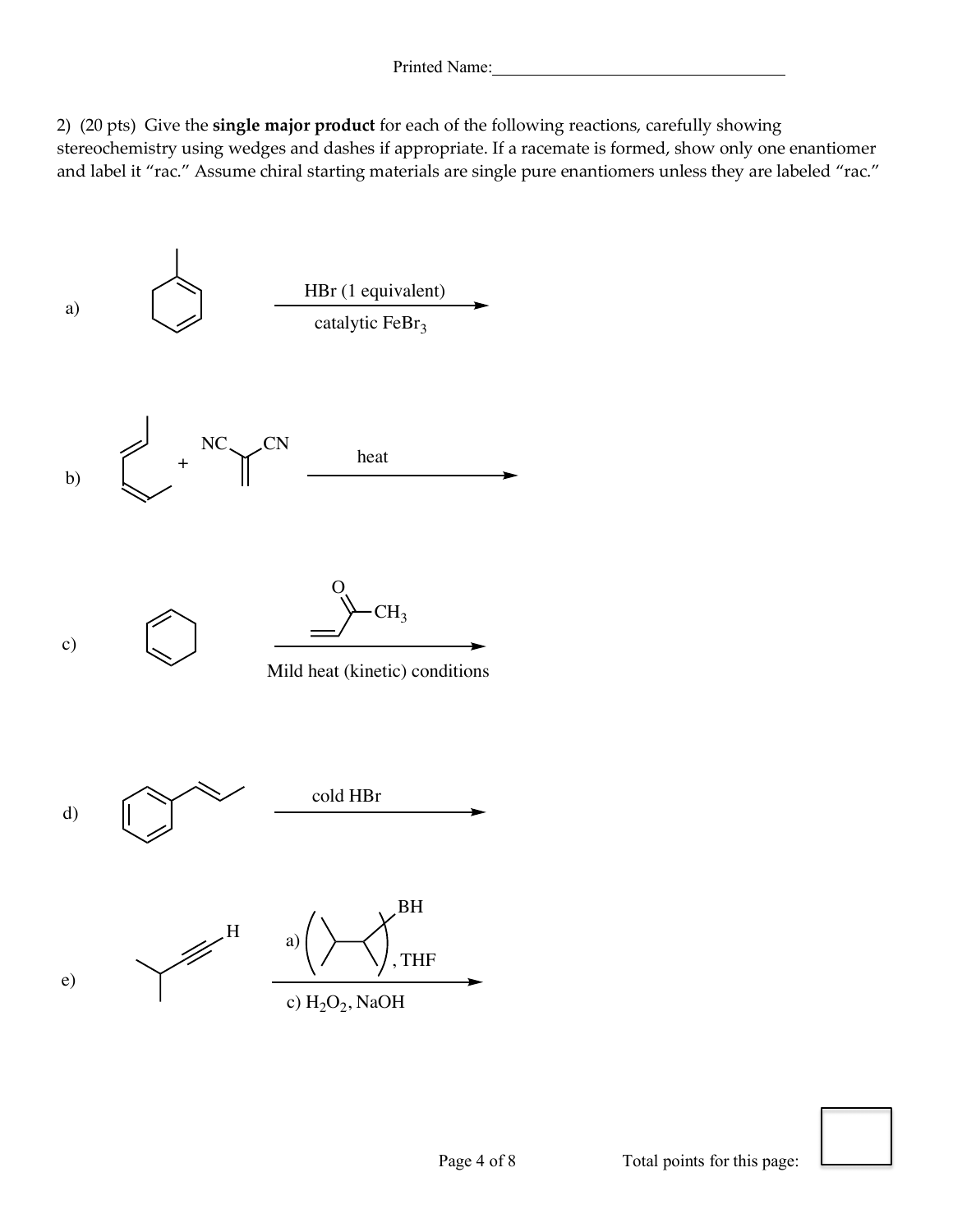3) (20 pts) Propose reagents for accomplishing each of the following transformations. For reactions involving sequential addition of reagents, label the two parts of the reaction using letters. **Your synthesis may require multiple reactions**, with isolation of intermediate products, to make the target. Use numbers to indicate individual steps in a multi-step synthesis. Make your synthesis efficient (i.e. the target product should be the major product). Assume chiral starting materials and products are single pure enantiomers unless they are labeled "rac."



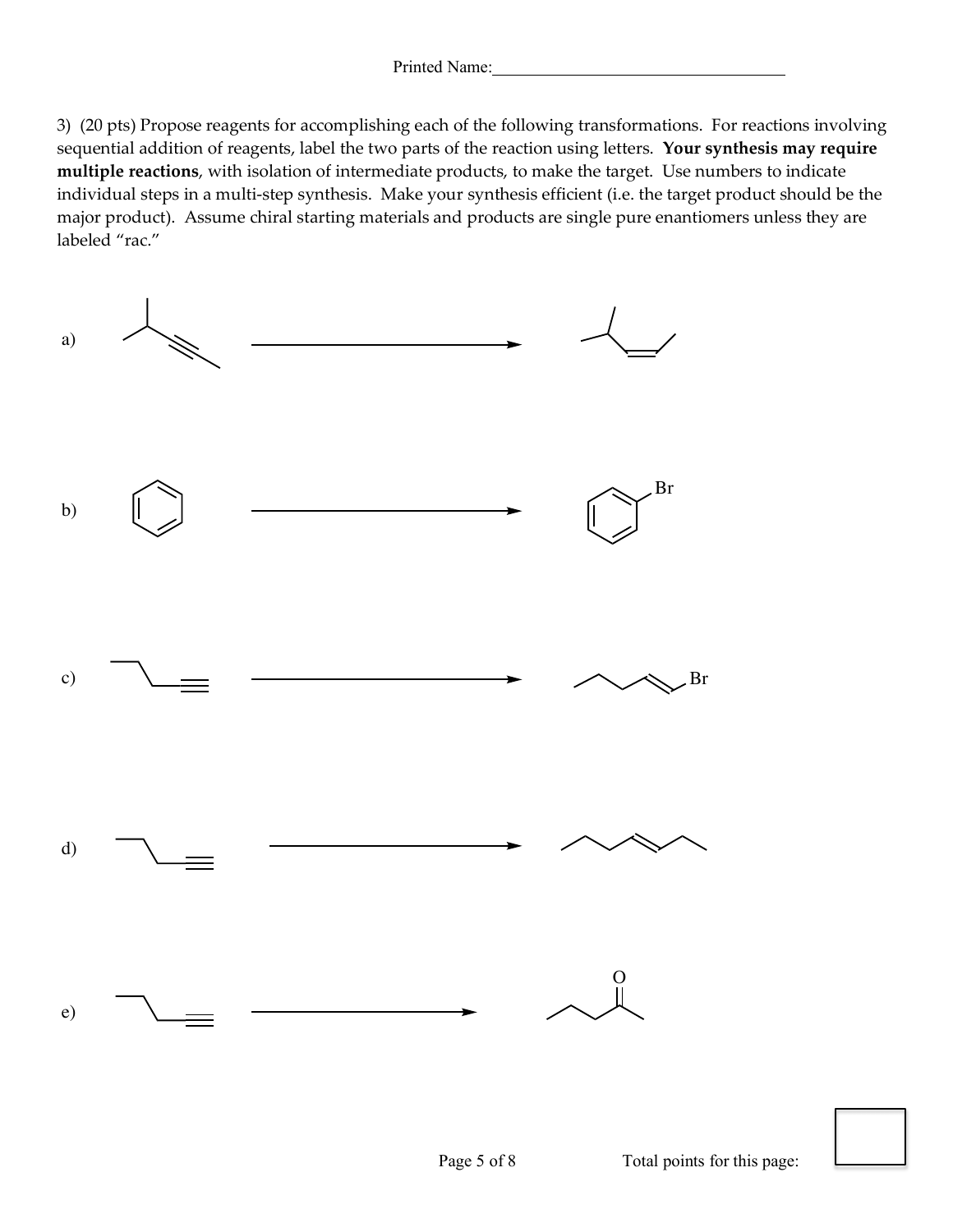4) (20 pts) a) The following reaction gives different products depending upon whether the reaction is run at a low temperature, with just enough heat to make a reaction happen (irreversible conditions), or at high temperature, where the reaction becomes reversible, but a product is still formed in high yield.



a) Give the major product expected for the reaction run under the low temperature (irreversible) conditions.

- b) Give the major product expected for the reaction run at high temperature (reversible).
- c) Complete the energy diagram below, showing both reactions on the same diagram.

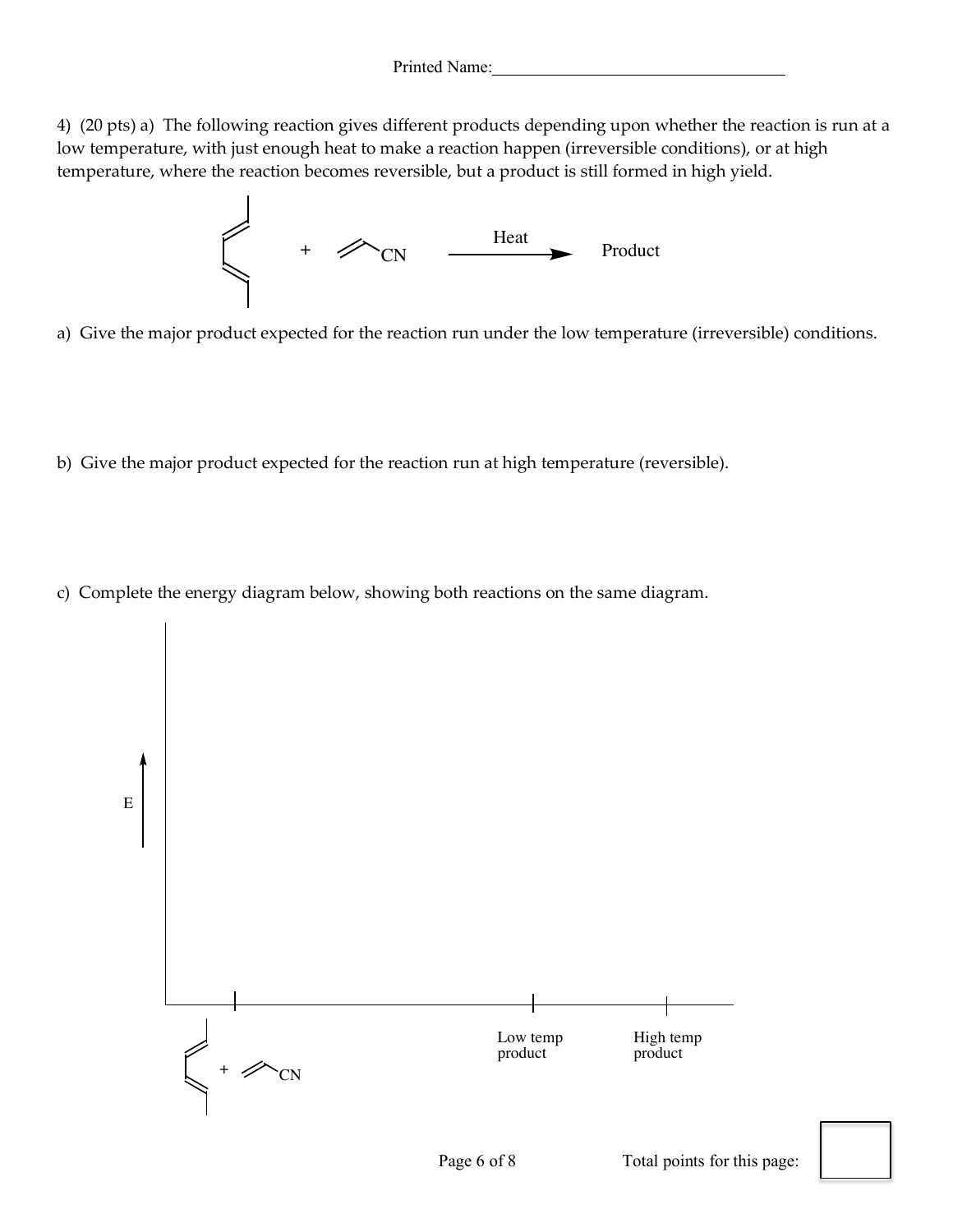5) (20 pts) a) Propose a synthesis of the following ketone target using any organic starting materials with **five carbons or less**. You may use any necessary inorganic reagents. More than one step will be required. Each reaction in the sequence leading to an isolated and purified product should be shown. Please use letters over/under one arrow to indicate sequential addition of reagents in a single reaction. **Do not put multiple reactions over/under one arrow!**

 $\lambda \lambda \lambda$